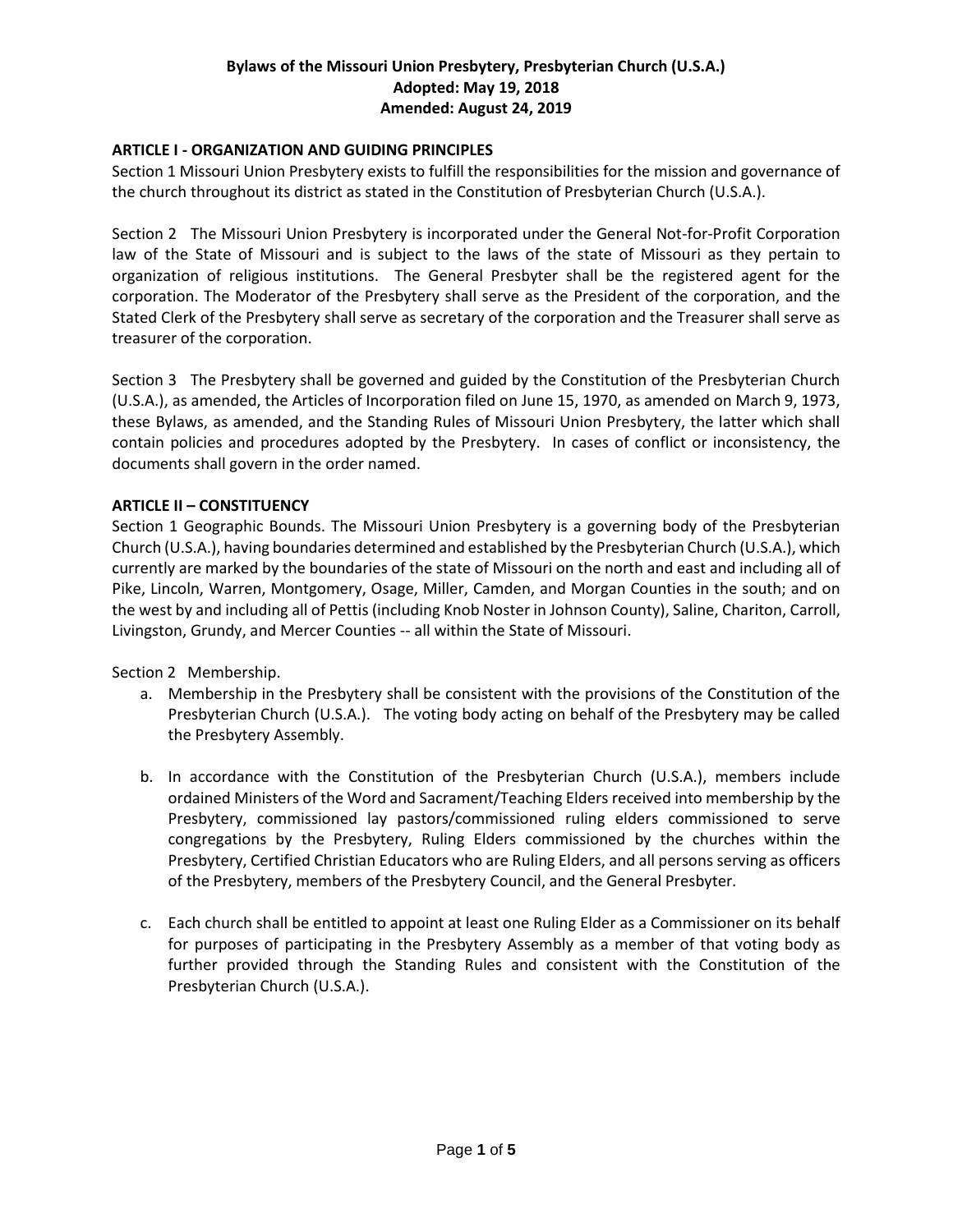### **ARTICLE III – OFFICERS**

Section 1 Officers. The officers of the Missouri Union Presbytery shall be the Moderator, Vice Moderator, Immediate Past Moderator, Stated Clerk, and Treasurer in accord with those provisions set forth in the Constitution of Presbyterian Church (U.S.A.).

Section 2 Moderator. The Moderator of the Missouri Union Presbytery shall fulfill the duties and responsibilities set forth in the Constitution of Presbyterian Church (U.S.A.), these Bylaws, and the Standing Rules of Missouri Union Presbytery, including, but not limited to presiding at all meetings of the Presbytery; presiding at all installations and ordinations or approving a designee to do so and performing such other duties and functions as requested by the Presbytery.

The Moderator of the Missouri Union Presbytery shall be elected for a term of one (1) year. In the absence of the Moderator, the Vice Moderator shall serve as Moderator. If the Vice Moderator is not available, the Immediate Past-Moderator shall serve as Moderator. The Presbytery Council will appoint a Moderator (*ad hoc*) if none of the above is available.

Section 3 Vice Moderator. The Vice Moderator of the Missouri Union Presbytery shall be elected for a term of one (1) year, shall be a member of the Presbytery Council, and shall fulfill the responsibilities of the Moderator of the Presbytery in the Moderator's absence and such other duties and functions as requested by the Presbytery.

Section 4 Immediate Past-Moderator. Upon completion of a term as Moderator, without re-election, an out-going Moderator shall serve as the Immediate Past-Moderator. The Immediate Past-Moderator shall be a member the Presbytery Council.

Section 5 Stated Clerk. The Presbytery shall elect and employ a Stated Clerk to a term established by the Standing Rules. The Stated Clerk shall fulfill the duties and responsibilities set forth in the Constitution of Presbyterian Church (U.S.A.), these Bylaws, and the Standing Rules of Missouri Union Presbytery, including, but not limited to maintaining membership rolls and attendance of all Teaching Elders, Certified Christian Educators, Certified Associate Christian Educators, and Commissioned Ruling Elders within the Missouri Union Presbytery, serving as Parliamentarian of the Missouri Union Presbytery, staff for such Presbytery committees and commissions as set forth in the Standing Rules or as determined by the Presbytery, and fulfilling such other administrative and/or program responsibilities as directed in the Standing Rules or requested by the Presbytery. A Recording Clerk and a Parliamentarian may be elected to serve at a meeting of the Presbytery upon the nomination of the Stated Clerk.

The Stated Clerk shall receive an annual performance review by the Presbytery's Personnel Committee

Section 6 Treasurer. The Presbytery shall elect a Treasurer to a term established by the Standing Rules. The Treasurer shall fulfill the duties and responsibilities set forth in the Constitution of Presbyterian Church (U.S.A.), these Bylaws, and the Standing Rules of Missouri Union Presbytery. The Treasurer shall be a member of the Finance Committee and Council. The Treasurer shall be bonded by the Missouri Union Presbytery.

The Treasurer shall receive an annual performance review by the Presbytery's Personnel Committee.

Section 7 Vacancies. Whenever a vacancy occurs during the term of any office except that of Moderator, the office shall be filled by election of the Presbytery Assembly for the remainder of the unexpired term in a manner consistent with the Constitution of Presbyterian Church (U.S.A.) and the Standing Rules of Missouri Union Presbytery.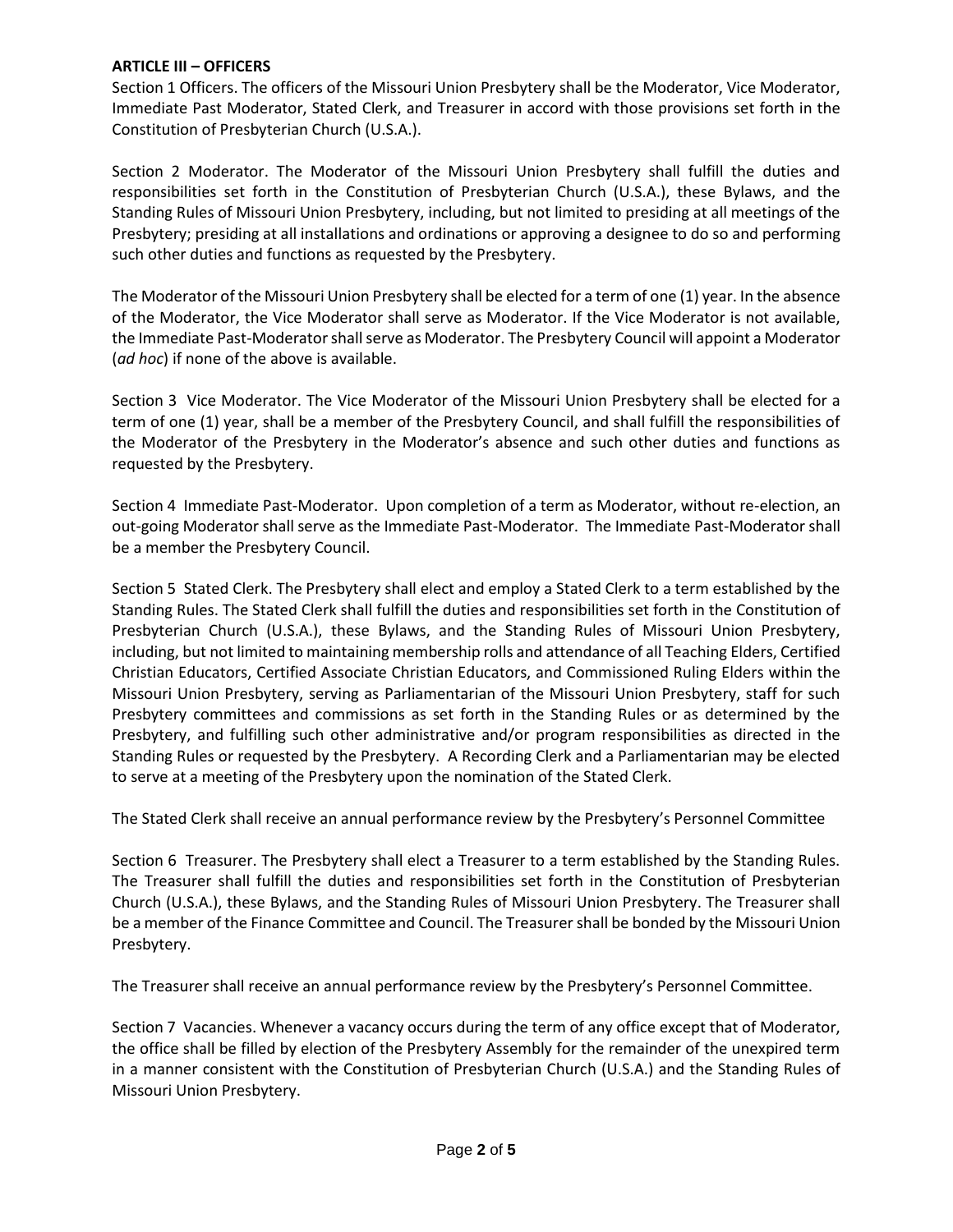### **ARTICLE IV - PRESBYTERY STAFF**

Section 1 General Presbyter. The General Presbyter of the Missouri Union Presbytery shall be elected by the Presbytery in accordance with the process and procedures set forth in the Constitution of Presbyterian Church (U.S.A.), these Bylaws and the Standing Rules of Missouri Union Presbytery. The General Presbyter shall fulfill the duties and responsibilities set forth in the Constitution of Presbyterian Church (U.S.A.), these Bylaws, and the Standing Rules of Missouri Union Presbytery, including, but not limited to, serving as Moderator of the Presbytery Council with voting rights.

An annual performance review shall be conducted by the Presbytery's Personnel Committee.

Section 2 Other Staff. Other staff with administrative and/or program responsibilities may be added. Such additional staff members shall be considered the Presbytery Staff and shall work under the direction of the General Presbyter.

### **ARTICLE V - PRESBYTERY ASSEMBLY**

Section 1 The Presbytery Assembly. Missouri Union Presbytery may be referred to herein as the Presbytery Assembly when it is acting in its role as a governing body comprised of all voting members of Missouri Union Presbytery. Likewise, references to the Presbytery Assembly should be construed as references to Missouri Union Presbytery whenever it is acting as a body, such as in its exercise of any deliberative and decision-making responsibilities.

Section 2 Responsibilities. The Presbytery Assembly shall conduct the business of Missouri Union Presbytery by fulfilling the duties and responsibilities required by the Constitution of the Presbyterian Church (U.S.A.), these Bylaws and the Standing Rules of Missouri Union Presbytery, including, but not limited to adopting goals, objectives and policies of the Presbytery, establishing the functions and entities of the Presbytery, overseeing the work of the Presbytery, approving the budget for the Presbytery and electing members for and assigning responsibilities to all commissions and standing committees, and creating create new standing and ad hoc committees and commissions as needed, subject to the procedures adopted in the Standing Rules of Missouri Union Presbytery and in accord with the Constitution of the Presbyterian Church (U.S.A.).

Section 3 Stated Meetings. The Presbytery shall hold regular ["Stated"] meetings at least two times a year, on such dates as are recommended by Presbytery Council and approved by the Presbytery Assembly, with one of such meetings serving as the corporation's annual meeting. The place, date, or time of any stated meeting of the Presbytery Assembly may be changed by the Presbytery Assembly or the Council in accordance with the Constitution of the Presbyterian Church (U.S.A.), these Bylaws and the Standing Rules of Missouri Union Presbytery.

Section 4 Special Meetings. The Moderator or the Stated Clerk shall call a special meeting at the request, or with the concurrence, of two Ministers of Word & Sacrament [MWS] and two elders, the elders being of different churches. Should they be unable to act, three MWSs and three elders, the elders being from different churches, may call a special meeting. Notice of the meeting must be given at least seven days prior and must include the purpose for the meeting.

Section 5 Quorum. A quorum for the transaction of any business at any meeting of the Presbytery Assembly shall be at least ten percent (10%) of the total number of congregations of the Presbytery, and at least ten percent (10%) of the total number of resident active Ministers of Word and Sacrament/Teaching Elders, which numerical equivalents shall be calculated annually by the Stated Clerk.

Section 6 Voting. All members of Missouri Union Presbytery, as determined consistent with the provisions of the Constitution of the Presbyterian Church (U.S.A.), shall be eligible to vote at all stated and special meetings of the Presbytery.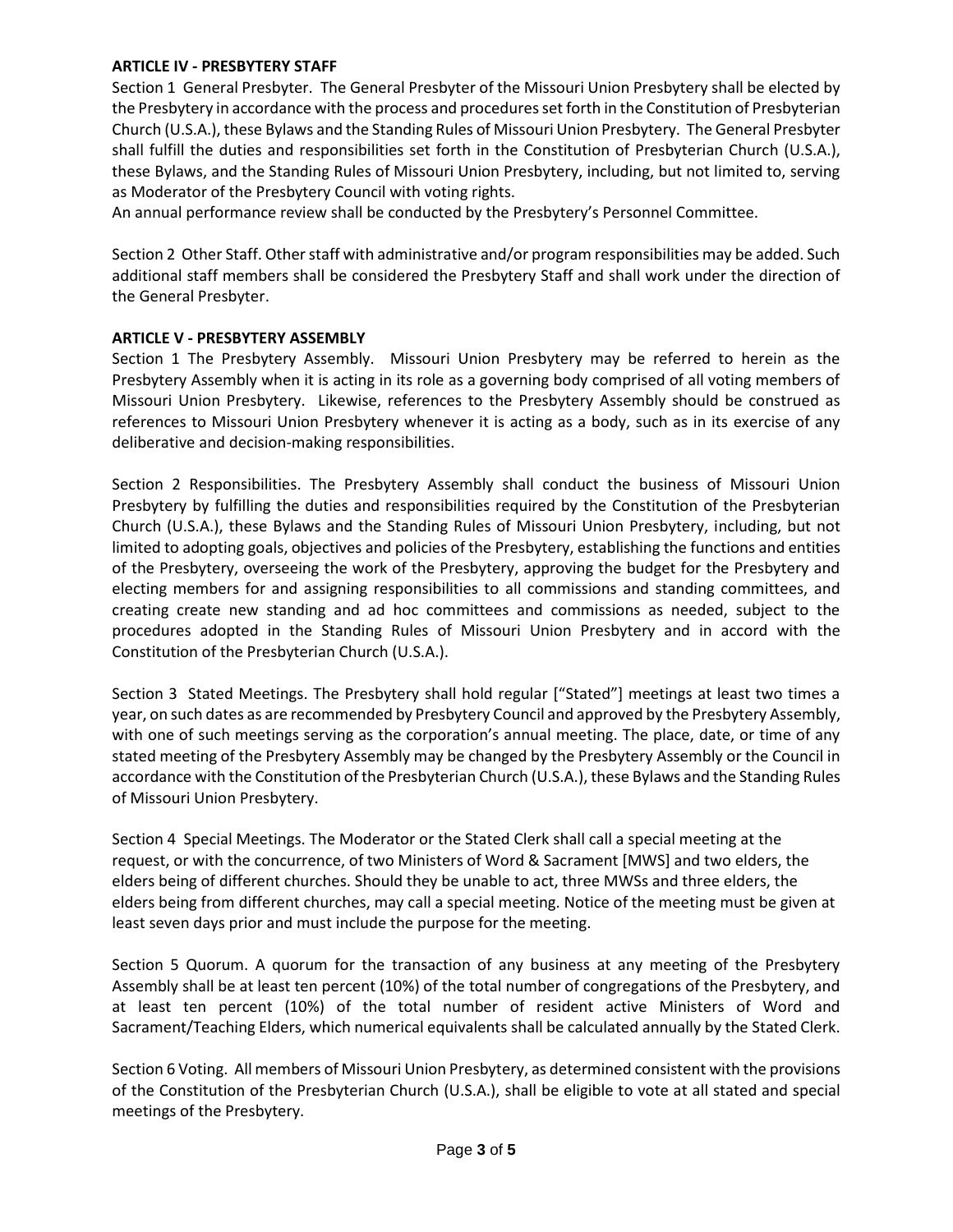Section 7 Rules of Order. The most recent edition of Robert's Rules of Order shall govern the proceedings of the Presbytery Assembly, except in those cases where Constitution of the Presbyterian Church (U.S.A) provides otherwise.

Section 8 Distribution of Papers or Other Materials at a Presbytery Assembly. Only papers or other materials approved by Presbytery Council, presbytery committees, the General Presbyter, Presbytery Staff, the Stated Clerk, the Moderator, or Moderator-elect may be distributed to those who attend meetings of the Presbytery.

Section 9. Meeting Technology. All Presbytery entities may use non-face-to-face technologies for conducting any business provided the method used abides by the principles of the Constitution and the current edition of Robert's Rules of Order.

a. E-mail voting by Presbytery entities may be permitted, providing the issue has been previously presented where a quorum was present, and the result of the vote shall be ratified at the next meeting of the entity.

## **ARTICLE VI - PRESBYTERY COUNCIL**

Section 1 Presbytery Council. The Presbytery Council shall consist of the Moderator, Vice Moderator, Immediate Past-Moderator, Stated Clerk, Treasurer, General Presbyter, Moderators of each Standing Committee, the Mission Team Liaison, the Moderator of Presbyterian Women, and such other members, including members-at-large, as provided by the Standing Rules of Missouri Union Presbytery. Each of the foregoing shall have voice and vote.

Section 2 Responsibility and Authority Conferred Upon Council. The Presbytery Council shall have all authority and responsibilities described by the Constitution of the Presbyterian Church (U.S.A.), and the Standing Rules of Missouri Union Presbytery, including, on behalf of the Presbytery, oversight of all activities and assets, including real property, of Missouri Union Presbytery.

Missouri Union Presbytery delegates all necessary authority to the Presbytery Council to conduct the traditional work performed by a board of trustees overseeing all properties of Missouri Union Presbytery, including, but not limited to, the responsibilities and authorization necessary to receive, hold, encumber, manage, and transfer property, real or personal for the Presbytery, and to accept and execute deeds of title to such property and to hold and defend title to such property, consistent with the provisions of the Constitution of the Presbyterian Church (U.S.A.), including approval of any sales, purchases, leases and mortgages or other encumbrances of property held by congregations in trust, subject to ratification by the Presbytery. All actions that receive, lease, sell, transfer or encumber property, real or personal, for the Presbytery shall require the signatures of two officers of the corporation (president, vice president, or treasurer).

The Presbytery may, in accordance with and not contrary to the Constitution of the Presbyterian Church (U.S.A.), delegate by standing rule such additional authority and responsibilities to the Council as the Presbytery determines.

Section 3 Delegation of Duties. The Council may appoint *ad hoc* committees, task forces, and working groups for the duration and of a size as necessary to address the responsibilities assigned to the Council, which groups shall report to the Council and be subject to its oversight and other authority.